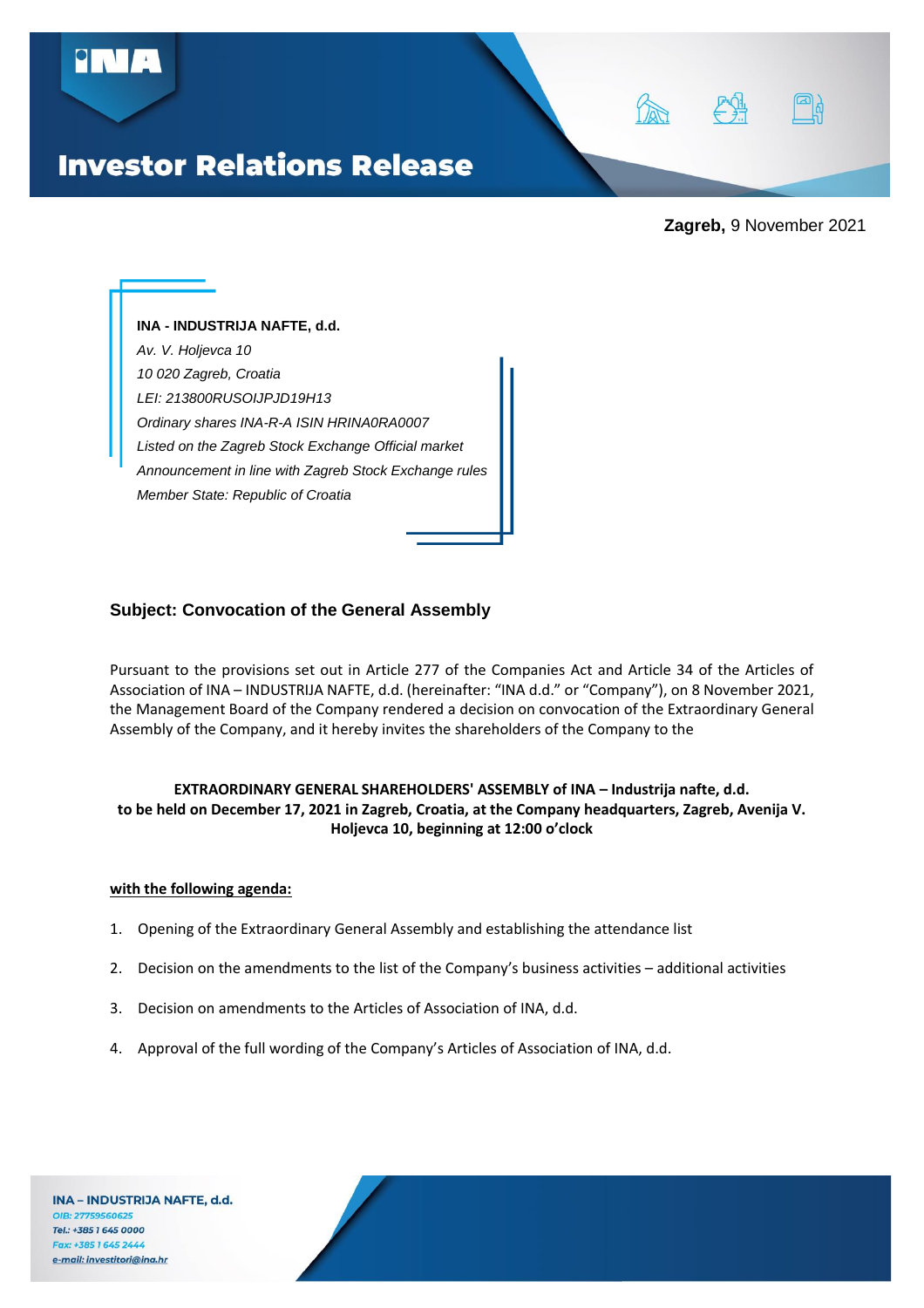

#### **Proposals of decisions of the General Assembly:**

*Ad 2.* The Management Board and the Supervisory Board of the Company propose to the Extraordinary General Assembly to adopt the following decision:

### *"Decision on the amendments to the list of the Company's business activities*

*The Company's list of business activities is to be amended by addition of the following:*

*\* agricultural activity \*rental and maintenance of sanitary facilities*

Ad 3. The Management Board and the Supervisory Board of the Company propose to the Extraordinary General Assembly to adopt the following decision:

### *"Decision on the Amendments to the Articles of Association of INA – INDUSTRIJA NAFTE, d.d.*

### *Article 1*

#### *Article 4, paragraph 1 is amended and reads as follows:*

*The following indents are to be added: \*agricultural activity and \*rental and maintenance of sanitary facilities"* 

#### *Article 2*

*Other provisions of the Articles of Association shall remain unaffected.*

# *Article 3*

*The decision on the Amendments to the Articles of Association shall come into effect on the date of entry into court registry.*

Ad 4. The Management Board and the Supervisory Board of the Company propose to the Extraordinary General Assembly to adopt the following decision:

# *Approval of the full wording of the Company's Articles of Association of INA d.d.*

*Approval is given by the Extraordinary General Assembly for the full wording of the Articles of Association as in the enclosed text, which constitutes an integral part of this Decision. Articles of Association dated 18 June, 2021 (full version) shall no longer be valid as of the date when new Articles of Association come into force.*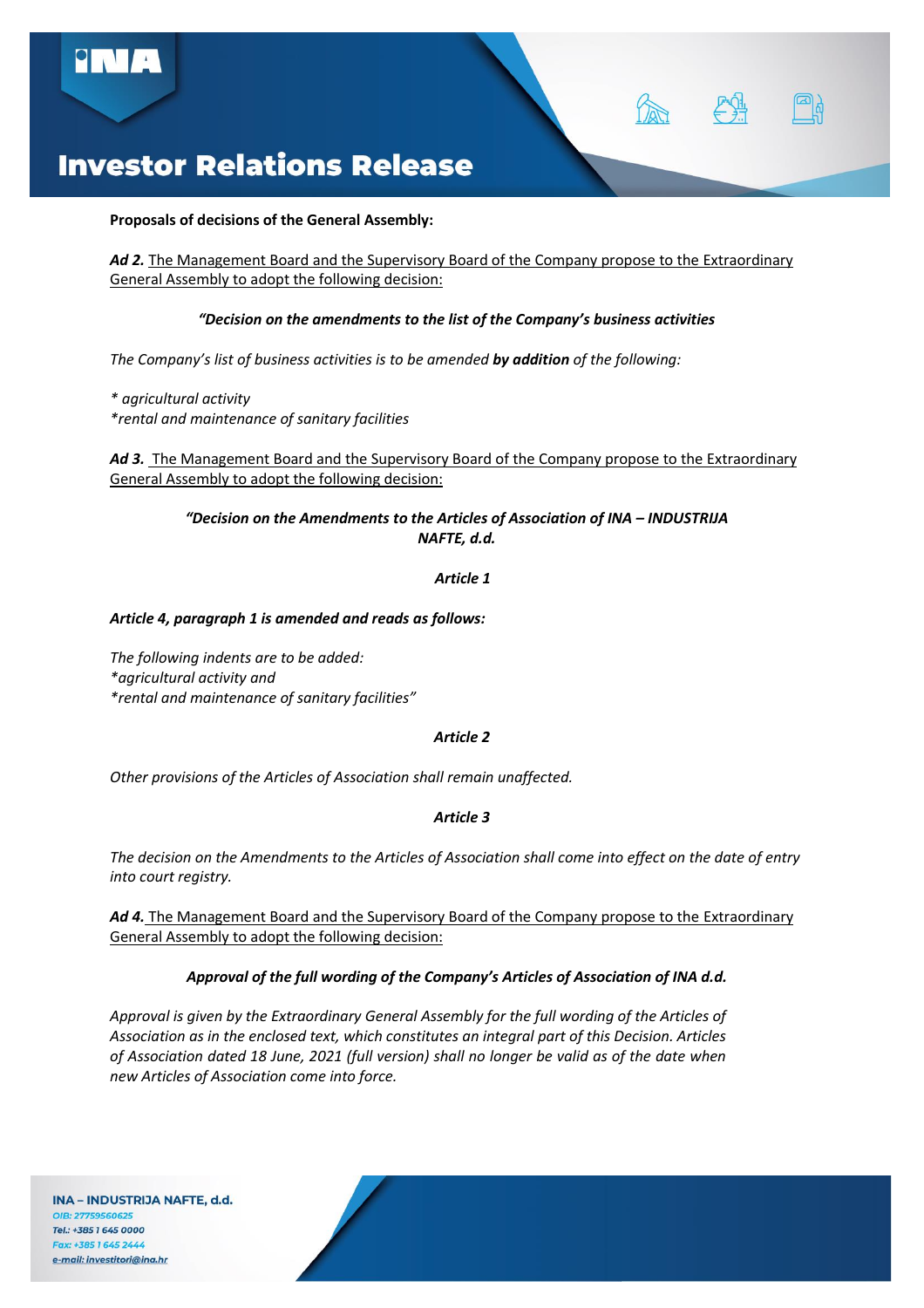### **Explanation of proposals of General Assembly decisions:**

### *Ad 2: Decision on the amendments to the list of the Company's business activities*

*It is proposed to amend the business activity of the Company by registering the "agricultural activity" in line with Agriculture Act ( OG 118/18, 42/20, 127/20, 52/21). and It is proposed to amend business activity of the Company by registering the "rental and maintenance of sanitary facilities" in line with business needs of the Company.*

# *Ad 3: Decision on the Amendments to the Articles of Association of INA – INDUSTRIJA NAFTE, d.d.*

### *Article 4 of the Articles of Association*

*The amendment of Article 4 of the Articles of Association is necessary in terms of amending the subject of business from item 3 of the agenda in accordance with the business needs of the Company.*

# *Ad 4: Approval of the full wording of the Company's Articles of Association of INA d.d. and repeal of the Articles of Association of INA d.d. dated June 18, 2021*

*No particular explanation.*

# **INVITATION AND INSTRUCTIONS FOR THE SHAREHOLDERS REGARDING THEIR PARTICIPATION AT THE EXTRAORDINARY GENERAL ASSEMBLY**

# **Invitation, time and venue of the Extraordinary General Assembly**

- 1. The Company's shareholders are hereby invited to participate in the procedures of the Extraordinary General Assembly of the Company to be held on December 17, 2021, in Zagreb, Croatia, at the Company's headquarters, Avenija V. Holjevca 10, at 12:00 o'clock.
- 2. Registration of the participants of the Extraordinary General Assembly will take place on December 17, 2021, at the hall entrance on the mezzanine floor at the Company's headquarters, Av. V. Holjevca 10, Zagreb, from 10:30 to 11:30 o'clock, after which registration will not be possible. We kindly ask that the shareholders register on time. After the registration is finished, the shareholders or their proxies who are not listed under participants, but are registered with the Central Depository, have the right to participate at the Extraordinary General Assembly, but they will not be able to exercise their voting right.
- 3. At the registration, the shareholders, or their proxies or representatives must provide a valid identification card prescribed by the law. As for the proxies who are legal persons, a court or other register excerpt in which the legal person is listed must be delivered, if it was not delivered when submitting applications for participation at the Extraordinary General Assembly.

#### **Participation and voting at the Extraordinary General Assembly**

4. Each shareholder of the Company who has submitted to the Company, either personally or through their proxy or representative, an application for participation in written form no later than six days prior to the Extraordinary General Assembly meeting, excluding the date of receipt at the Company, i.e. by December 10 , 2021 at 24:00 o'clock, has the right to participate in the Extraordinary General Assembly.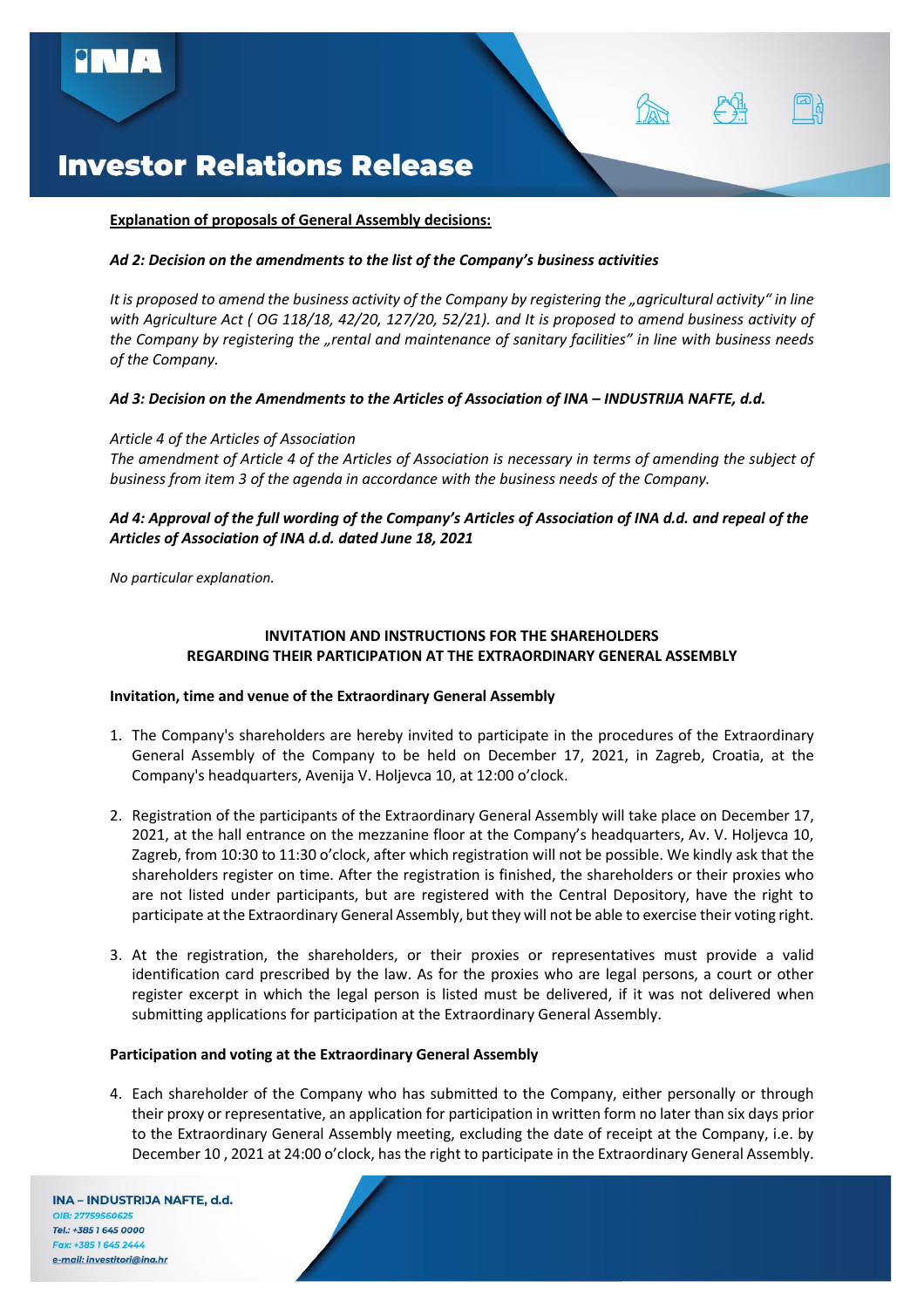A legal or natural person, who is on the last day for application for participation in the Extraordinary General Assembly i.e. December 10, 2021 registered as a shareholder of the Company with the Central Depository and Clearing Company Inc., Zagreb, is considered a shareholder of the Company.

- 5. In the event that a shareholder wishes to appoint an **authorized agent (proxy)** to attend and vote at the Extraordinary General Assembly, the **Registration Form** is to be supplemented with an **Authorization**. At the Extraordinary General Assembly, the shareholders may be represented by an authorized agent based on valid authorization issued by the shareholder, i.e. which on behalf of the shareholder, which is a legal person, is issued by a person authorized to represent it according to the law.
- 6. In the **Registration Form** the shareholder shall state whether they are to attend the Assembly in person or via an authorized agent. In the event that a shareholder does not wish to attend the Assembly proceedings in person and wishes to assign the right to attendance and vote to an authorized agent, the shareholder shall include a valid authorization to this effect.
- 7. The **Registration Form** and the Authorization form can be found on the Company's website [\(www.ina.hr\)](http://www.ina.hr/), and can also be obtained on request to the Executive Secretariat. **The Registration Form** shall include the following particulars:
	- I. Registration for the Shareholder natural person
		- *Name and surname, residence, address, number of account held with the Central Depository and Clearing Company, Inc. and the total number of shares of the shareholder concerned*
	- II.Registration for the Shareholder legal person
		- *company name, headquarters and address, personal identification number (OIB)*
		- *account number at the Central Depository and Clearing Company, Inc. and the total number of shares of the shareholder concerned*
		- *An excerpt from the court register or from other register in which the legal person is entered or a copy of such document, a certified copy or other appropriate public document clearly showing that the application was signed by a person who is under law authorized to represent the legal person concerned shall be attached to the application*
	- III.Registration submitted by the Shareholder's Authorized agent
		- a) Authorized agent natural person:
			- ‐ *Name and surname, place of residence, address of the authorized agent*
			- ‐ *List of shareholders representing, and account numbers at the Central Depository and Clearing Company, Inc. and the total number of shares for all represented shareholders*
			- ‐ *All individual powers of authority on the recommended form shall be attached to the application*
		- b) Authorized agent legal person:
			- *company name, headquarters and address, personal identification number (OIB)*
			- *list of shareholders representing, and account numbers at the Central Depository and Clearing Company, Inc. and the total number of shares for all represented shareholders*
			- *Individual powers of authority given by shareholders in written form shall be attached to the application; if a shareholder is a legal person, the attachment shall contain an excerpt from the court register or other register in which the legal person is entered or a copy of such document, a certified copy or other public document clearly showing that the authorization was signed by a person who is under law authorized to represent the legal person concerned*

INA - INDUSTRIJA NAFTE, d.d. OIR: 27759560625 Tel.: +385 1 645 0000 Fax: +385 1645 2444 e-mail: investitori@ina.hr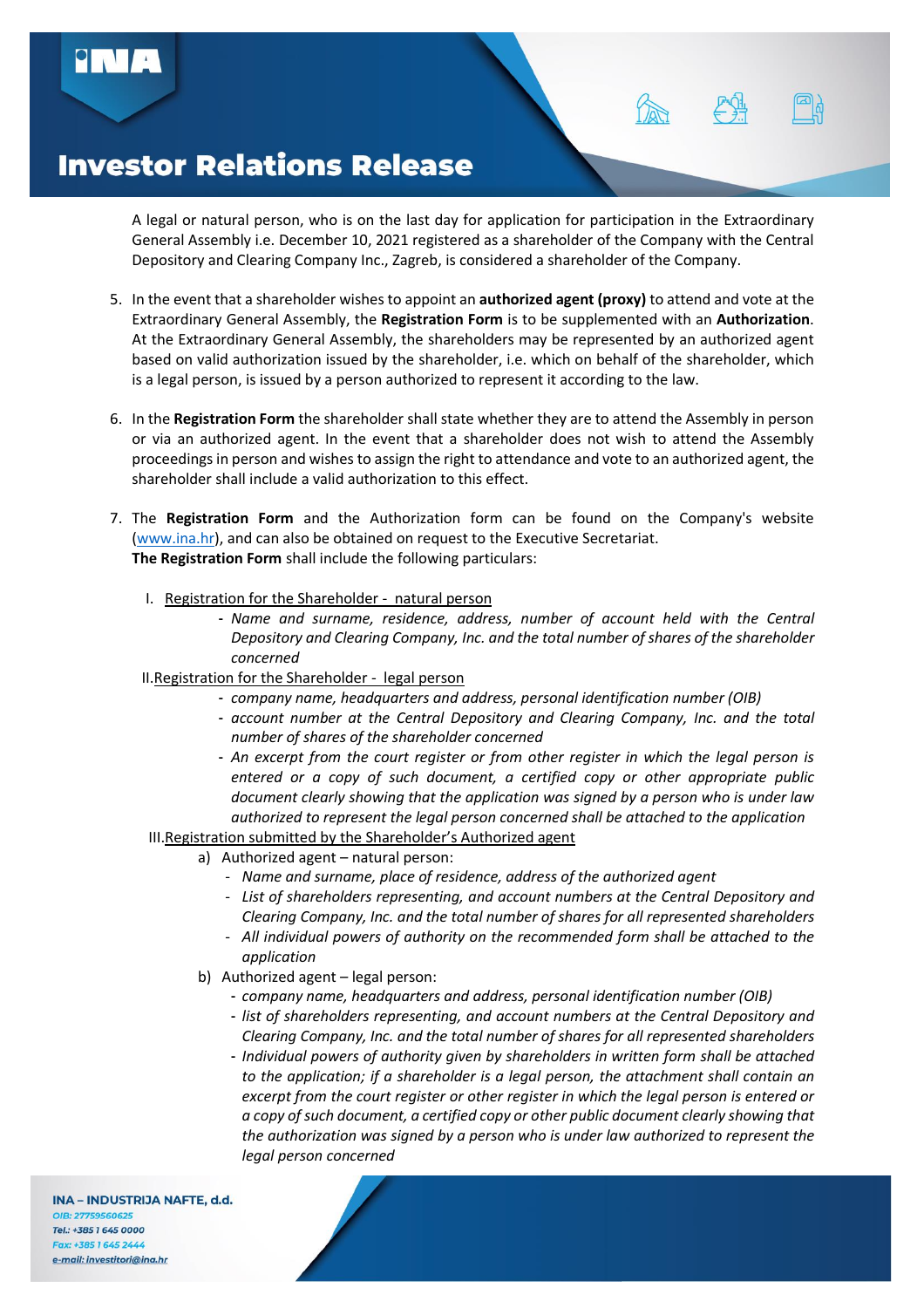

**The Authorization for the registration for participation and/or voting** at the Extraordinary General Assembly shall include the following particulars of the authorizer: Authorizer's name and surname or the company's name, place of residence, address or headquarters, account number at the Central Depository and Clearing Company, Inc. and the total number of shares, Authorized agent's name and surname or the company's name, place of residence, address or headquarters, authorizer's signature, or legal representative or representative by law, if the authorizer is a legal person, and the text of the authorization (authorization to vote on shareholder's behalf) stating that the authorized agent is entitled to attend and vote on behalf of the issuer on all items in the Agenda.

Authorization shall be valid only for one general meeting, however, they will be also valid at the repeated general meeting, if any, reconvened due to lack of quorum.

If the authorizer is a legal person, the authorization shall be signed by the authorized representative. If the Registration Form or the Authorization are not prepared in Croatian, a Croatian translation certified by an official court interpreter shall be attached. The Registration Form, either for attendance in person or via an authorized agent, shall be delivered in person or via registered mail six days prior to the scheduled date of the Assembly at the latest (by 24 p.m. on December 10, 2021) to the following address:

**INA-INDUSTRIJA NAFTE d.d. Corporate center Executive Secretariat ZAGREB, Avenija V. Holjevca 10 Fax: +385 1 6452103; Tel: + 385 1 6450103 "Za Glavnu skupštinu INA, d.d."**

- 8. Voting shall be performed electronically. The voting procedure shall be explained as part of item 1 of the Agenda. The share capital is divided into 10 million shares, and each Company's share equals one vote at the Extraordinary General Assembly. The Shareholder may vote in person or via an authorized agent or via shareholders' association.
- 9. Materials pertaining to the individual items on the Agenda shall be available to all interested shareholders at the Company's premises, as of the announcement date, at the address stated above, from 10 a.m. to 3 p.m. on working days. Due to precautionary measures related to the coronavirus (COVID-19) pandemic, we kindly ask the shareholders to announce their arrival at the Company's headquarters the day before to the e-mail address of the investor relations investitori@ina.hr or by phone to the contacts listed above. The materials shall also be released on the Company's website [\(www.ina.hr\)](http://www.ina.hr/) on the same day.

# **Shareholders' rights to ask questions, requestsfor amendments to the agenda, counterproposals and the right to information**

10. The shareholders who intend to ask questions or submit proposals regarding individual agenda items at the Extraordinary General Assembly are hereby requested, for the purpose of a more efficient organization of the work of the Extraordinary General Assembly, to announce their intention in writing when submitting their application for participation in the General Assembly or during the registration of participants at the latest prior to the Extraordinary General Assembly, and to indicate the agenda item to which their question or proposal will refer and the content of their question.